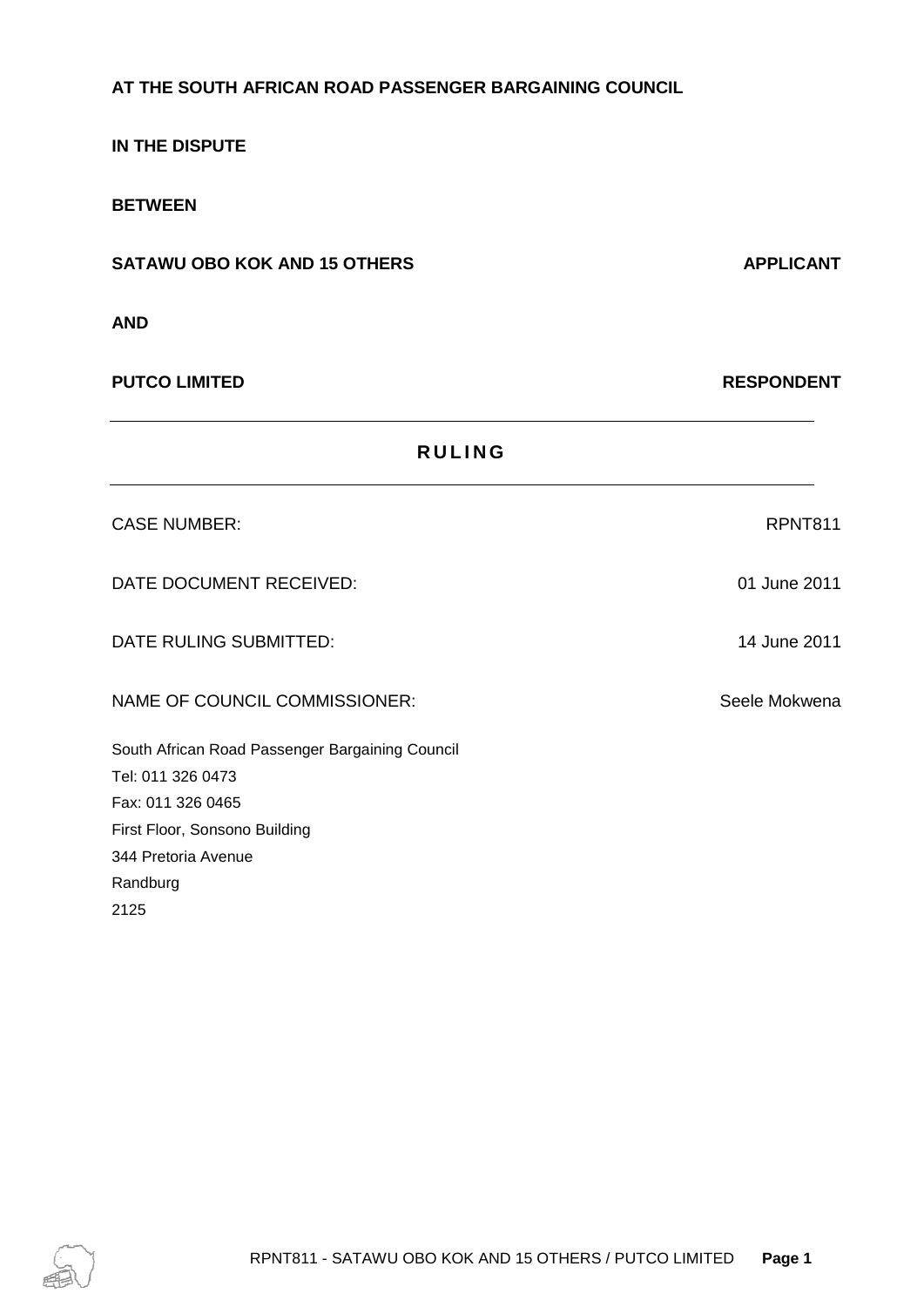# **1. DETAILS OF APPLICATION AND PROCESS**

The applicants referred an unfair dismissal dispute to the Council in terms of section 191 (5) of the Labour Relations Act 66 of 1995. The respondent was represented by its Industrial Relations Manager, Vuyo Ondala. The dismissed employees were represented by Adelaide Moloi of SATAWU and Patrick Masupha of Karabo Labour Organization.

#### **2. ISSUE TO BE DECIDED**

I had to determine whether Karabo Labour Organization had the *locus standi* to represent its members in this forum and the appropriateness of the two unions representing their members in one arbitration process.

## **3. BACKGROUND TO THE ISSUE**

SATAWU referred two separate matters on behalf of some of the dismissed employees which were allocated two separate case reference numbers. The other employees referred separate matters which brought the number of cases in respect of this dispute to four. A consolidation ruling for all four cases was made and it was at the arbitration process that the preliminary issues that led to this ruling were raised.

#### **4. SURVEY OF EVIDENCE AND ARGUMENT**

The respondent submitted that Karabo Labour Organization should not be allowed because the union was neither a party to the Council nor made contributions to the Council levies. The respondent further argued that the provisions of the Council's constitution, in particular clause 9, prohibited the union from representing the dismissed employees in this forum because at the time of the dispute, the dismissed employees were members of SATAWU. The dispute was referred to the Council by the dismissed employees and not the union whereas the consolidation application was brought by SATAWU.

Karabo submitted that it was registered as a trade union in terms of the Labour Relations Act and that among the dismissed employees were their members who worked for the respondent as drivers. Thus it had the right to represent its members in this forum. The dismissed employees had the right to affiliate to a union of their choice and accordingly, the union's appearance in this forum was in accordance with the applicable legislation.

SATAWU argued that all the dismissed employees were its members. They applied for the consolidation of the different referrals and did not know Karabo, either in the past or present. Those dismissed employees who claimed to be members of Karabo must make an application to SATAWU so that their cases can be separated. In the event it is found that Karabo may represent those employees, SATAWU preferred that their matter be heard in a separate process excluding Karabo and its members.